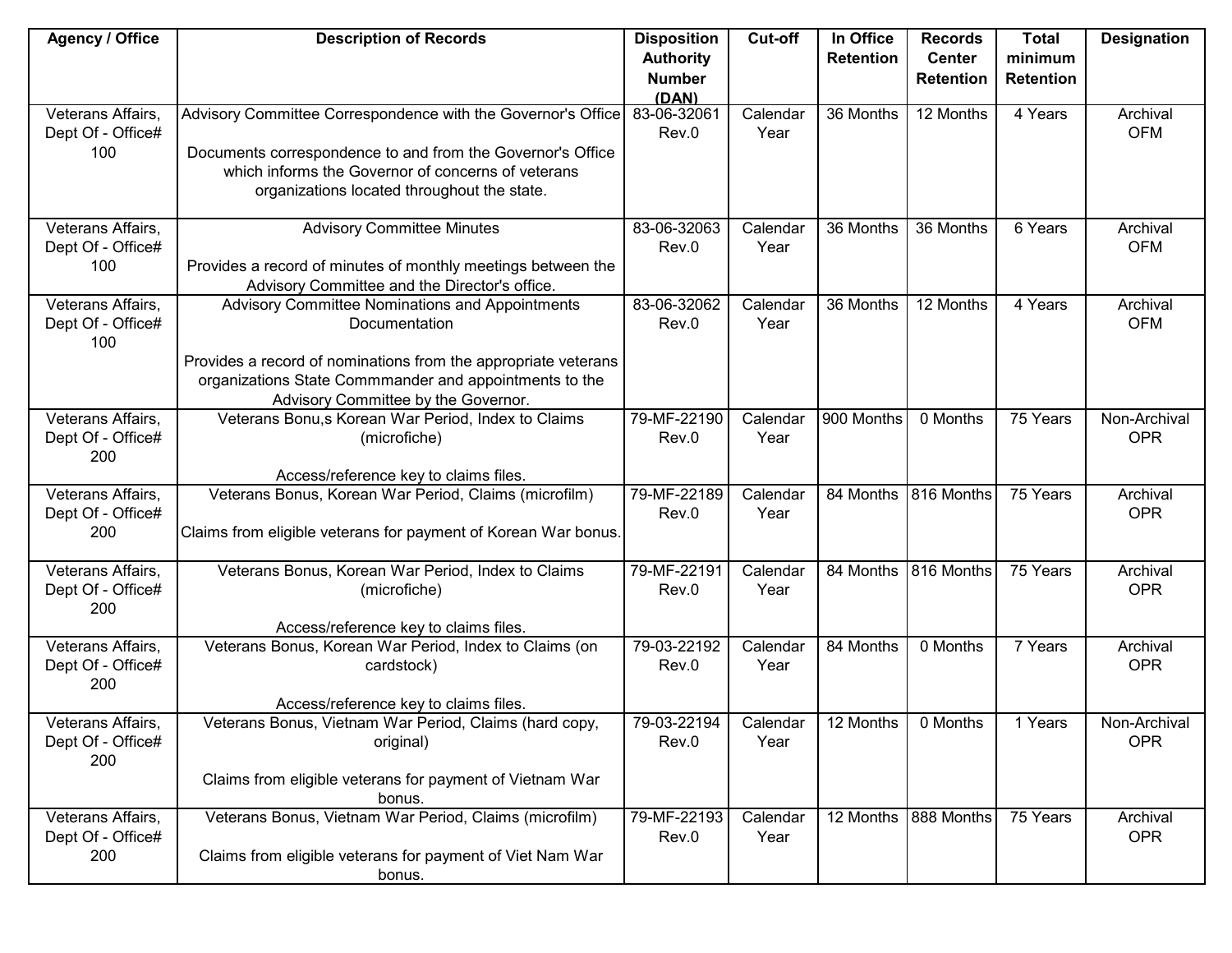| Veterans Affairs, | Veterans Bonus, Vietnam War Period, Index to Claims (on              | 79-03-22195 | Calendar           | 36 Months  | 0 Months             | 3 Years   | Archival     |
|-------------------|----------------------------------------------------------------------|-------------|--------------------|------------|----------------------|-----------|--------------|
| Dept Of - Office# | cardstock)                                                           | Rev.0       | Year               |            |                      |           | <b>OPR</b>   |
| 200               |                                                                      |             |                    |            |                      |           |              |
|                   | Access/reference key to claims files.                                |             |                    |            |                      |           |              |
| Veterans Affairs, | Veterans Bonus, World War II Period, Claims (microfilm)              | 79-MF-22186 | Calendar           |            | 84 Months 816 Months | 75 Years  | Archival     |
| Dept Of - Office# |                                                                      | Rev.0       | Year               |            |                      |           | <b>OFM</b>   |
| 200               | Claims from eligible veterans for payment of World War II            |             |                    |            |                      |           |              |
|                   | bonus.                                                               |             |                    |            |                      |           |              |
| Veterans Affairs, | Veterans Bonus, World War II Period, Index to Claims                 | 79-MF-22188 | Calendar           | 84 Months  | 816 Months           | 75 Years  | Archival     |
| Dept Of - Office# | (microfiche)                                                         | Rev.0       | Year               |            |                      |           | <b>OPR</b>   |
| 200               |                                                                      |             |                    |            |                      |           |              |
|                   | Access/reference key to claims files.                                |             |                    |            |                      |           |              |
| Veterans Affairs, | Veterans Bonus, World War II Period, Index to Claims                 | 79-MF-22187 | Calendar           | 900 Months | 0 Months             | 75 Years  | Archival     |
| Dept Of - Office# | (microfiche)                                                         | Rev.0       | Year               |            |                      |           | <b>OPR</b>   |
| 200               |                                                                      |             |                    |            |                      |           |              |
|                   | Access/reference key to claims files.                                |             |                    |            |                      |           |              |
| Veterans Affairs, | <b>Work Study Program Applications/Agreements</b>                    | 83-06-32077 | Termination        | 36 Months  | 36 Months            | $6$ Years | Non-Archival |
| Dept Of - Office# |                                                                      | Rev.0       | of Contract        |            |                      |           | <b>OPR</b>   |
| 220               | Provides a record of applications submitted to the Agency and a      |             |                    |            |                      |           |              |
|                   | letter of agreement betqweeen the agency and the student             |             |                    |            |                      |           |              |
|                   | concerning part-time employment with the with the Agency.            |             |                    |            |                      |           |              |
|                   | Transfer to Olympia Service Center #440. 02/06                       |             |                    |            |                      |           |              |
|                   |                                                                      |             |                    |            |                      |           |              |
| Veterans Affairs, | Work Study Program Correspondence                                    | 83-06-32076 | <b>Fiscal Year</b> | 36 Months  | 36 Months            | 6 Years   | Non-Archival |
| Dept Of - Office# |                                                                      | Rev.0       |                    |            |                      |           | <b>OPR</b>   |
| 220               | Documents correspondence to and from the Veterans                    |             |                    |            |                      |           |              |
|                   | Administration regarding the Work Study Program for full-time        |             |                    |            |                      |           |              |
|                   | college student currently receiving veterans benefits who are        |             |                    |            |                      |           |              |
|                   | currently employed by the Department of Veterans Affairs.            |             |                    |            |                      |           |              |
|                   | Transferred to Olympia Service Center #440. 02/06                    |             |                    |            |                      |           |              |
|                   |                                                                      |             |                    |            |                      |           |              |
| Veterans Affairs, | <b>Client Money Market Fund Transactions</b>                         | 83-06-32120 | <b>Fiscal Year</b> | 24 Months  | 48 Months            | 6 Years   | Non-Archival |
| Dept Of - Office# |                                                                      | Rev.0       |                    |            |                      |           | <b>OPR</b>   |
| 240               | Provides a listing of amounts of individual client contribution into |             |                    |            |                      |           |              |
|                   | an aggregate account.                                                |             |                    |            |                      |           |              |
| Veterans Affairs, | <b>Client Personal Data File</b>                                     | 83-06-32118 | Removal            | 24 Months  | 48 Months            | 6 Years   | Non-Archival |
| Dept Of - Office# |                                                                      | Rev.0       | from               |            |                      |           | <b>OPR</b>   |
| 240               | Provides a record of personal data on an individual basis            |             | program or         |            |                      |           |              |
|                   | regarding medical, food, clothing and shelter needs of the client.   |             | death of           |            |                      |           |              |
|                   |                                                                      |             | veteran            |            |                      |           |              |
| Veterans Affairs, | <b>Client Time Certificate Deposit Account Transactions</b>          | 83-06-32119 | <b>Fiscal Year</b> | 24 Months  | 48 Months            | 6 Years   | Non-Archival |
| Dept Of - Office# |                                                                      | Rev.0       |                    |            |                      |           | <b>OPR</b>   |
| 240               | Provides a listing of amounts of individual client contribution into |             |                    |            |                      |           |              |
|                   | an aggregate account.                                                |             |                    |            |                      |           |              |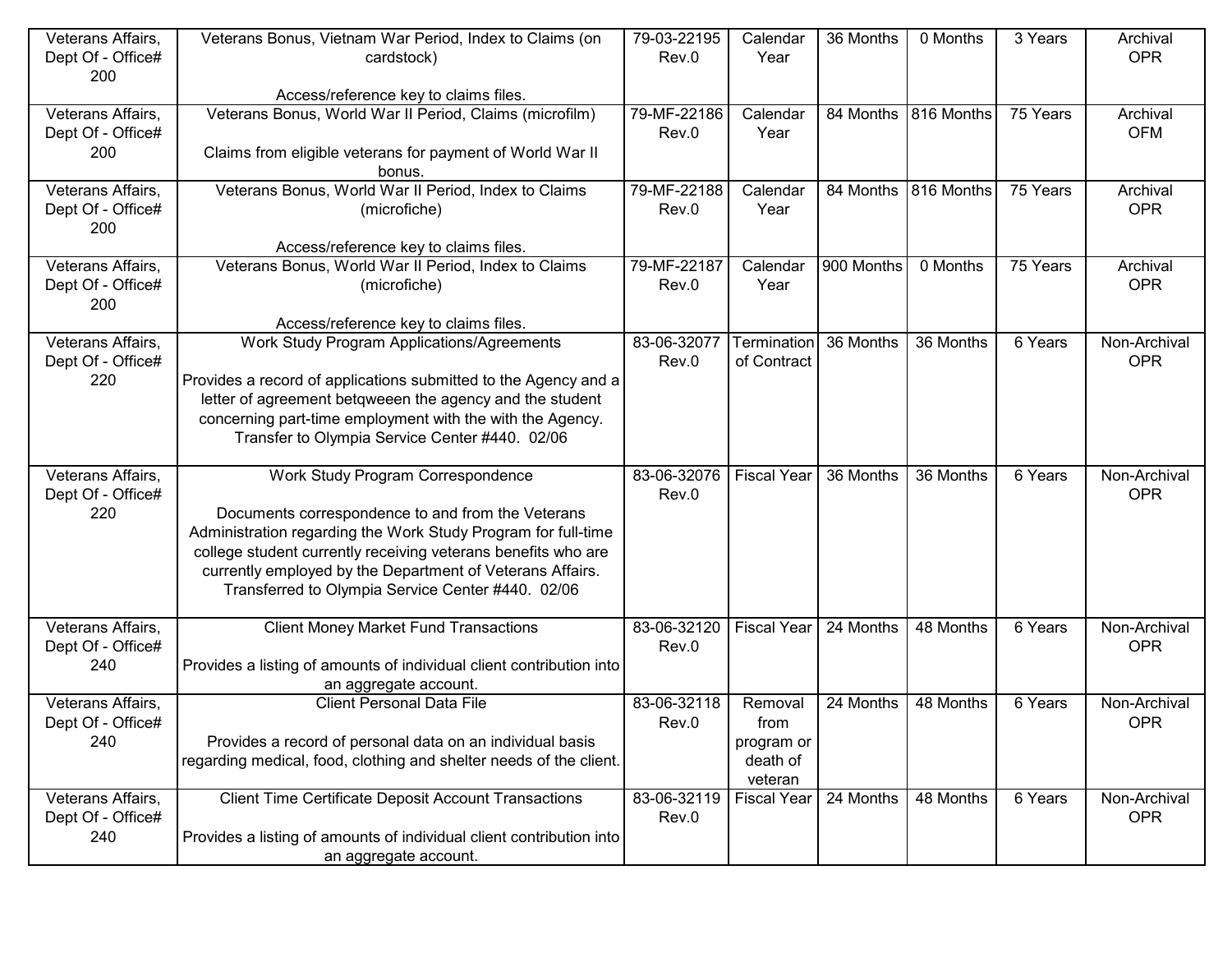| Veterans Affairs,        | <b>Guardianship Client Balance Sheets</b>                                                                               | 83-06-32123 |                    | 24 Months | 48 Months | 6 Years                      | Non-Archival |
|--------------------------|-------------------------------------------------------------------------------------------------------------------------|-------------|--------------------|-----------|-----------|------------------------------|--------------|
| Dept Of - Office#        |                                                                                                                         | Rev.0       |                    |           |           |                              | <b>OPR</b>   |
| 240                      | Provides a detailed breakdown of client's earnings and                                                                  |             |                    |           |           |                              |              |
|                          | disbursements on an individual basis.                                                                                   |             |                    |           |           |                              |              |
| Veterans Affairs,        | Guardianship Receipts and Disbursements Journal                                                                         | 83-06-32122 |                    | 24 Months | 48 Months | 6 Years                      | Non-Archival |
| Dept Of - Office#        |                                                                                                                         | Rev.0       |                    |           |           |                              | <b>OPR</b>   |
| 240                      | Provides a summary of all receipts and disbursements for                                                                |             |                    |           |           |                              |              |
|                          | clients.                                                                                                                |             |                    |           |           |                              |              |
| Veterans Affairs,        | U. S. Fiduciary Income Tax Return (Federal Form 1041,                                                                   | 83-06-32121 | <b>Fiscal Year</b> | 12 Months | 36 Months | 4 Years                      | Non-Archival |
| Dept Of - Office#        | Schedule K-1)                                                                                                           | Rev.0       |                    |           |           |                              | <b>OFM</b>   |
| 240                      |                                                                                                                         |             |                    |           |           |                              |              |
|                          | Provides a record of interest earned on time certificate deposits                                                       |             |                    |           |           |                              |              |
|                          | and money market fund account as reported to the Internal                                                               |             |                    |           |           |                              |              |
|                          | Revenue Service.                                                                                                        |             |                    |           |           |                              |              |
| Veterans Affairs,        | Appointment Changes Report D2025                                                                                        | 83-06-32108 | Calendar           | 24 Months | 36 Months | $\overline{5 \text{ Years}}$ | Non-Archival |
| Dept Of - Office#<br>300 |                                                                                                                         | Rev.0       | Year               |           |           |                              | <b>OFM</b>   |
|                          | Provides data on daily transactions relating to payroll, insurance,<br>deductions and employment status with the agency |             |                    |           |           |                              |              |
|                          |                                                                                                                         |             |                    |           |           |                              |              |
| Veterans Affairs,        | Employee File Change Report D2030                                                                                       | 83-06-32107 | Calendar           | 24 Months | 36 Months | 5 Years                      | Non-Archival |
| Dept Of - Office#        |                                                                                                                         | Rev.0       | Year               |           |           |                              | <b>OFM</b>   |
| 300                      | Provides a record of personnel actions in a batch; shows what                                                           |             |                    |           |           |                              |              |
|                          | data is to be changed and the employee's record after the                                                               |             |                    |           |           |                              |              |
|                          | information is updated                                                                                                  |             |                    |           |           |                              |              |
| Veterans Affairs,        | Leave Transaction Edit Report M2210                                                                                     | 83-06-32091 | Calendar           | 24 Months | 36 Months | 5 Years                      | Non-Archival |
| Dept Of - Office#        |                                                                                                                         | Rev.0       | Year               |           |           |                              | <b>OFM</b>   |
| 300                      | Documents all the activity that was submitted via the Monthly                                                           |             |                    |           |           |                              |              |
|                          | Attendance Report (P-5)                                                                                                 |             |                    |           |           |                              |              |
| Veterans Affairs,        | Payroll Transaction Register (D2020)                                                                                    | 83-06-32106 | Calendar           | 24 Months | 36 Months | 5 Years                      | Non-Archival |
| Dept Of - Office#        |                                                                                                                         | Rev.0       | Year               |           |           |                              | <b>OFM</b>   |
| 300                      | Provides a record for each personnel and payroll action                                                                 |             |                    |           |           |                              |              |
|                          | submitted for processing                                                                                                |             |                    |           |           |                              |              |
| Veterans Affairs,        | Position File Change Report D2070                                                                                       | 83-06-32109 | Calendar           | 24 Months | 36 Months | 5 Years                      | Non-Archival |
| Dept Of - Office#        |                                                                                                                         | Rev.0       | Year               |           |           |                              | <b>OFM</b>   |
| 300                      | Provides a record of the position action(s) processed in a batch                                                        |             |                    |           |           |                              |              |
| Veterans Affairs.        | Certificate of Release or Discharge from Active Duty Forms                                                              | 83-06-32090 | Calendar           | 24 Months | 0 Months  | 2 Years                      | Non-Archival |
| Dept Of - Office#        | (DD214, Copy 6)                                                                                                         | Rev.0       | Year               |           |           |                              | <b>OFM</b>   |
| 400                      |                                                                                                                         |             |                    |           |           |                              |              |
|                          | Provides an individual record of veterans who have been                                                                 |             |                    |           |           |                              |              |
|                          | discharged from the military who have listed the State of                                                               |             |                    |           |           |                              |              |
|                          | Washington as their mailing address after separation.                                                                   |             |                    |           |           |                              |              |
|                          | Transfer to Olympia Field Office #440. 02/06                                                                            |             |                    |           |           |                              |              |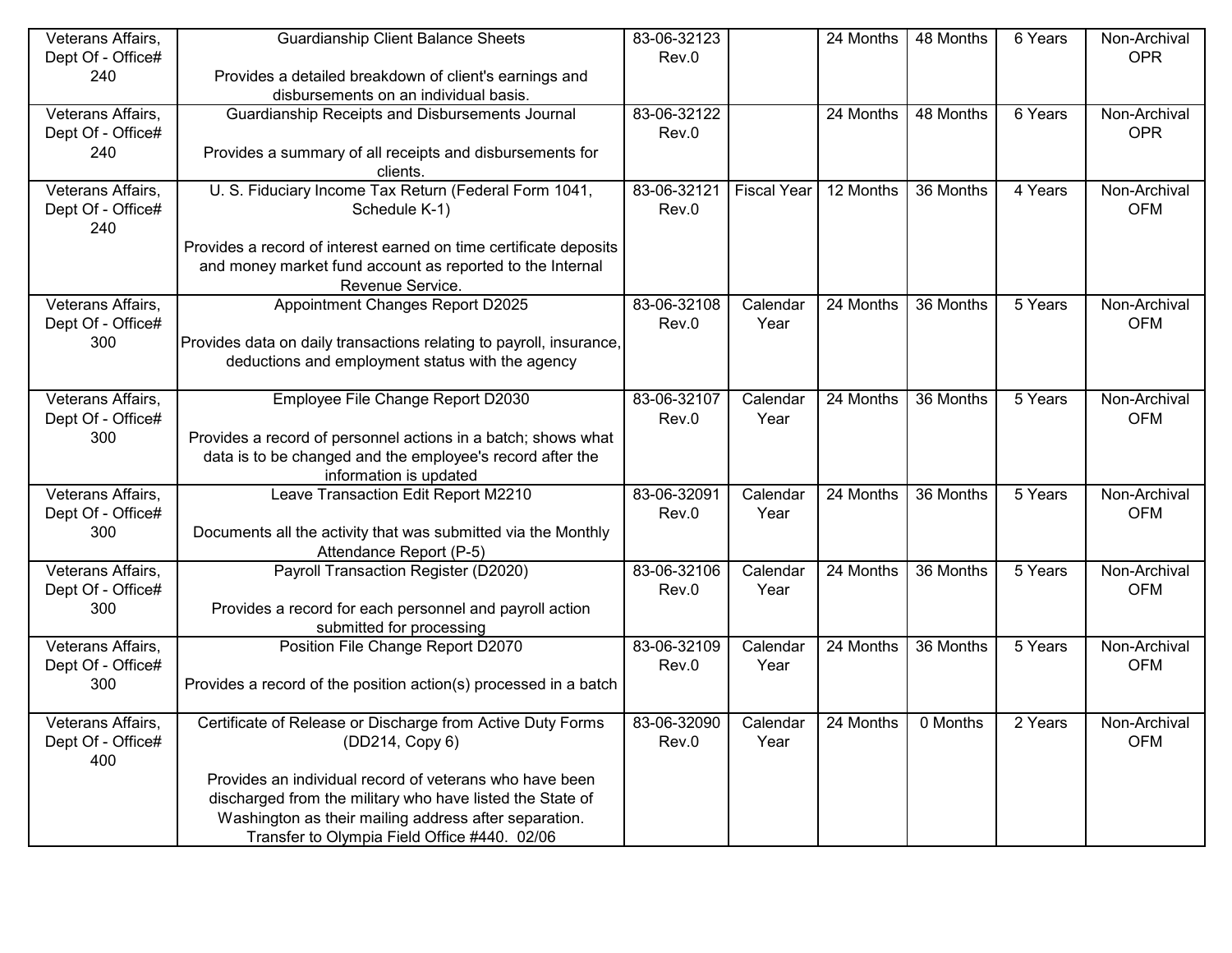| Veterans Affairs, | <b>Individual Client Files</b>                                                      | 83-06-32133 | Action of              | 24 Months              | 48 Months | 6 Years               | Non-Archival |
|-------------------|-------------------------------------------------------------------------------------|-------------|------------------------|------------------------|-----------|-----------------------|--------------|
| Dept Of - Office# |                                                                                     | Rev.0       | Claim                  |                        |           |                       | <b>OPR</b>   |
| 420               | Provides a chronological record of Veterans Administration                          |             | Resolved               |                        |           |                       |              |
|                   | claims as processed through the Field Office.                                       |             |                        |                        |           |                       |              |
|                   | Transfer to Seattle Field Office #430. 02/06                                        |             |                        |                        |           |                       |              |
| Veterans Affairs, | <b>Personal Data Cards</b>                                                          | 83-06-32134 | Removal                | $\overline{24}$ Months | 0 Months  | 2 Years               | Non-Archival |
| Dept Of - Office# |                                                                                     | Rev.0       | from                   |                        |           |                       | <b>OFM</b>   |
| 420               | Providesd an index card for reference of all actions taken                          |             | Program or             |                        |           |                       |              |
|                   | between a client and the Veterans Administration.                                   |             | Death of               |                        |           |                       |              |
|                   | Transfer to Seattle Field Office #430. 02/06                                        |             | Veteran                |                        |           |                       |              |
| Veterans Affairs, | <b>Veterans Services Report</b>                                                     | 83-06-32135 | Calendar               | 12 Months              | 0 Months  | 1 Years               | Non-Archival |
| Dept Of - Office# |                                                                                     | Rev.0       | Year                   |                        |           |                       | <b>OFM</b>   |
| 420               | Provides a monthly record of contacts and claims made with                          |             |                        |                        |           |                       |              |
|                   | veterans regarding benefits they are entitled to receive from the                   |             |                        |                        |           |                       |              |
|                   | Veterans Administration.                                                            |             |                        |                        |           |                       |              |
|                   | Transfer to Seattle Field Office #430. 02/06                                        |             |                        |                        |           |                       |              |
| Veterans Affairs, | <b>Individual Client Files</b>                                                      | 83-06-32141 | Action on              | 24 Months              | 48 Months | $6$ Years             | Non-Archival |
| Dept Of - Office# |                                                                                     | Rev.0       | Claim                  |                        |           |                       | <b>OPR</b>   |
| 430               | Provides a chronological record of VA claims as processed thru<br>the Field Office. |             | Resolved               |                        |           |                       |              |
|                   | Transfer to Seattle Field Office #430. 02/06                                        |             |                        |                        |           |                       |              |
| Veterans Affairs, | <b>Personal Data Cards</b>                                                          | 83-06-32142 | Removal                | 24 Months              | 0 Months  | 2 Years               | Non-Archival |
| Dept Of - Office# |                                                                                     | Rev.0       | from                   |                        |           |                       | <b>OFM</b>   |
| 430               | Provides an index card for reference of all actions taken                           |             | program or             |                        |           |                       |              |
|                   | between a client and the Veterans Administration.                                   |             | death of               |                        |           |                       |              |
|                   | Transfer to Seattle Field Office #430. 02/06                                        |             | veteran                |                        |           |                       |              |
| Veterans Affairs, | <b>Client Case File Records</b>                                                     | 81-12-29360 | <b>Fiscal Year</b>     | 60 Months              | 0 Months  | 5 Years               | Non-Archival |
| Dept Of - Office# |                                                                                     | Rev.0       |                        |                        |           |                       | <b>OFM</b>   |
| 440               | Contains records of actions taken in behalf of individual clients                   |             |                        |                        |           |                       |              |
|                   |                                                                                     |             |                        |                        |           |                       |              |
| Veterans Affairs, | <b>Individual Client Files</b>                                                      | 83-06-32129 | Action on              | 24 Months              | 48 Months | 6 Years               | Archival     |
| Dept Of - Office# |                                                                                     | Rev.0       | Claim                  |                        |           |                       | <b>OPR</b>   |
| 440               | Provides a chronological record of Veterans Administration                          |             | Resolved               |                        |           |                       |              |
|                   | claims as processed through the Field Office.                                       |             |                        |                        |           |                       |              |
| Veterans Affairs, | <b>Personal Data Card</b>                                                           | 81-12-29361 | None Listed 900 Months |                        | 0 Months  | $\overline{75}$ Years | Non-Archival |
| Dept Of - Office# |                                                                                     | Rev.0       |                        |                        |           |                       | <b>OFM</b>   |
| 440               | Contains client identification data from disposed client case file                  |             |                        |                        |           |                       |              |
|                   | records.                                                                            |             |                        |                        |           |                       |              |
| Veterans Affairs, | <b>Personal Data Cards</b>                                                          | 83-06-32130 | Removal                | 24 Months              | 0 Months  | 2 Years               | Non-Archival |
| Dept Of - Office# |                                                                                     | Rev.0       | from                   |                        |           |                       | <b>OFM</b>   |
| 440               | Provides an index card for reference of all actions taken                           |             | program or             |                        |           |                       |              |
|                   | between a client and the Veterans Administration.                                   |             | death of               |                        |           |                       |              |
|                   |                                                                                     |             | veteran                |                        |           |                       |              |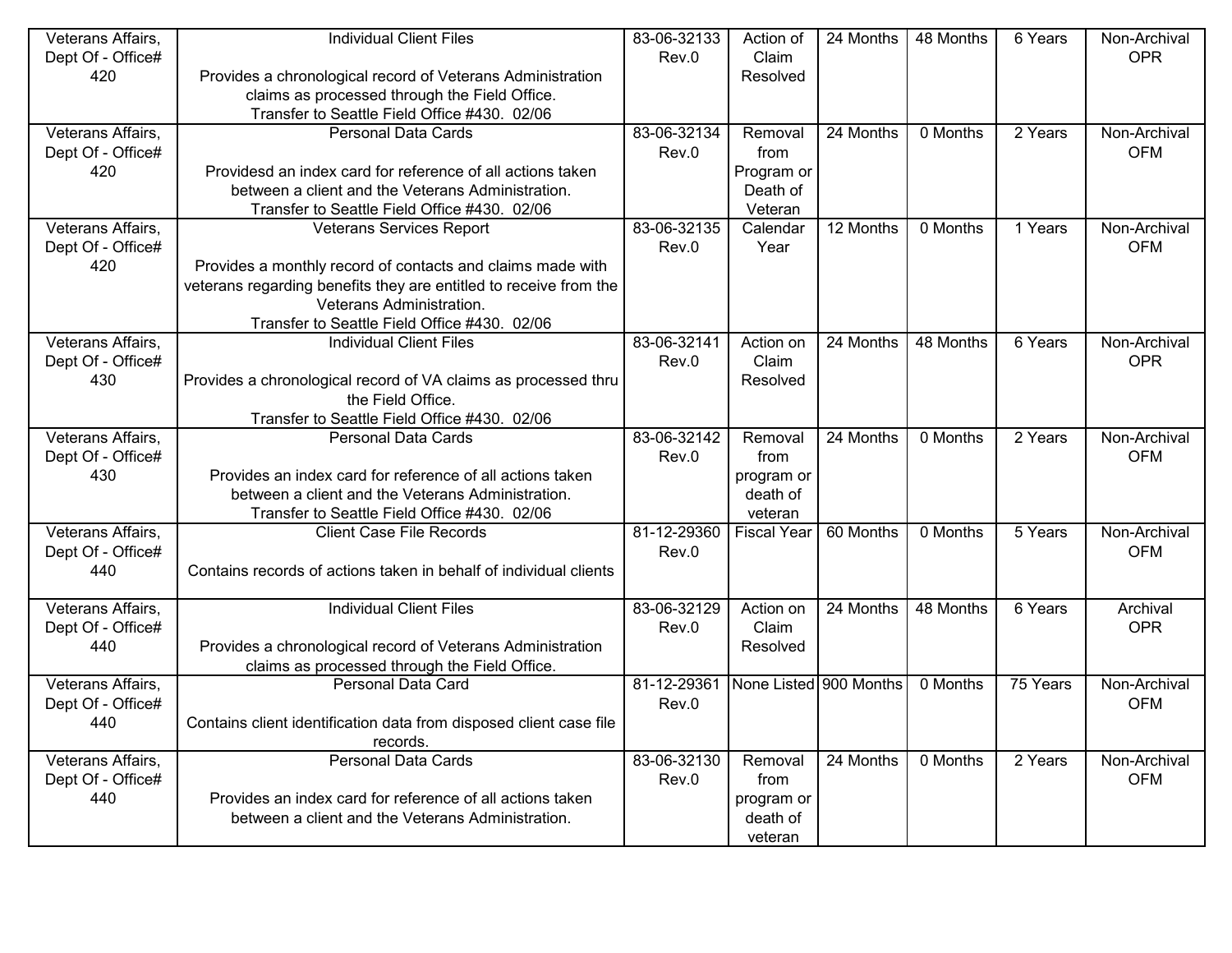| Veterans Affairs, | <b>Veterans Services Report</b>                                   | 83-06-32131 | Calendar    | 12 Months | 0 Months  | 1 Years | Non-Archival |
|-------------------|-------------------------------------------------------------------|-------------|-------------|-----------|-----------|---------|--------------|
| Dept Of - Office# |                                                                   | Rev.0       | Year        |           |           |         | <b>OFM</b>   |
| 440               | Provides a monthly record of contacts and claims made with        |             |             |           |           |         |              |
|                   | veterans regarding benefits they are entitled to receive from the |             |             |           |           |         |              |
|                   | Veterans Administration.                                          |             |             |           |           |         |              |
| Veterans Affairs, | <b>Individual Client Files</b>                                    | 83-06-32137 | Action on   | 24 Months | 48 Months | 6 Years | Non-Archival |
| Dept Of - Office# |                                                                   | Rev.0       | Claim       |           |           |         | <b>OPR</b>   |
| 450               | Provides a chronological record of Veteran Administration         |             | Resolved    |           |           |         |              |
|                   | claims as processed through the Field Office.                     |             |             |           |           |         |              |
|                   | Transfer to Seattle Field office #430. 02/06                      |             |             |           |           |         |              |
| Veterans Affairs, | Personal Data Cards                                               | 83-06-32138 | Removal     | 24 Months | 0 Months  | 2 Years | Non-Archival |
| Dept Of - Office# |                                                                   | Rev.0       | from        |           |           |         | <b>OFM</b>   |
| 450               | Provides an index card for reference of all actions taken         |             | program or  |           |           |         |              |
|                   | between a client and the Veterans Administration.                 |             | death of    |           |           |         |              |
|                   | Transfer to Seattle Field Office #430. 02/06                      |             | veteran     |           |           |         |              |
| Veterans Affairs, | <b>Account Card Files</b>                                         | 83-06-32007 | Calendar    | 36 Months | 36 Months | 6 Years | Non-Archival |
| Dept Of - Office# |                                                                   | Rev.0       | Year        |           |           |         | <b>OPR</b>   |
| 510               | Provides a running account of all monies received by individual   |             |             |           |           |         |              |
|                   | member, including benefits from Social Security and Veterans      |             |             |           |           |         |              |
|                   | Administration (8 x 11 cards, Burroughs business Form)            |             |             |           |           |         |              |
|                   |                                                                   |             |             |           |           |         |              |
| Veterans Affairs, | Automobile Liability Insurance Files                              | 83-06-32008 | <b>TOCP</b> | 36 Months | 36 Months | 6 Years | Non-Archival |
| Dept Of - Office# |                                                                   | Rev.0       |             |           |           |         | <b>OPR</b>   |
| 510               | Provides a record of insurance policy and related material        |             |             |           |           |         |              |
|                   | pertaining to current insurer.                                    |             |             |           |           |         |              |
| Veterans Affairs, | <b>Benefit Fund Records</b>                                       | 83-06-32022 | Calendar    | 36 Months | 36 Months | 6 Years | Non-Archival |
| Dept Of - Office# |                                                                   | Rev.0       | Year        |           |           |         | <b>OPR</b>   |
| 510               | Provides a record of donated services and/or monies for           |             |             |           |           |         |              |
|                   | personal activities of the members.                               |             |             |           |           |         |              |
| Veterans Affairs, | <b>Cemetery Record Files</b>                                      | 83-06-32016 | Death of    | 60 Months | 0 Months  | 5 Years | Archival     |
| Dept Of - Office# |                                                                   | Rev.0       | Member      |           |           |         | <b>OPR</b>   |
| 510               | Provides a record by name, location and date interred, and        |             |             |           |           |         |              |
|                   | application for reservation of grave site.                        |             |             |           |           |         |              |
| Veterans Affairs, | Daily Meal County Files                                           | 83-06-32009 | Calendar    | 36 Months | 0 Months  | 3 Years | Non-Archival |
| Dept Of - Office# |                                                                   | Rev.0       | Year        |           |           |         | <b>OFM</b>   |
| 510               | Documents the number of persons at meal time and how meal         |             |             |           |           |         |              |
|                   | was paid.                                                         |             |             |           |           |         |              |
| Veterans Affairs, | Deceased Patient/Members Unclaimed Property Files                 | 83-06-32004 | Death of    | 36 Months | 36 Months | 6 Years | Non-Archival |
| Dept Of - Office# |                                                                   | Rev.0       | Member      |           |           |         | <b>OPR</b>   |
| 510               | Provides a record by logs, receipts and correspondence relating   |             |             |           |           |         |              |
|                   | to deceased members' unclaimed property.                          |             |             |           |           |         |              |
| Veterans Affairs, | Employee/Resident Incident and Accident File                      | 83-06-32012 | Calendar    | 36 Months | 12 Months | 4 Years | Non-Archival |
| Dept Of - Office# |                                                                   | Rev.0       | Year        |           |           |         | <b>OFM</b>   |
| 510               | Provides a record of incidents and accidents on Home grounds      |             |             |           |           |         |              |
|                   | by members or employees.                                          |             |             |           |           |         |              |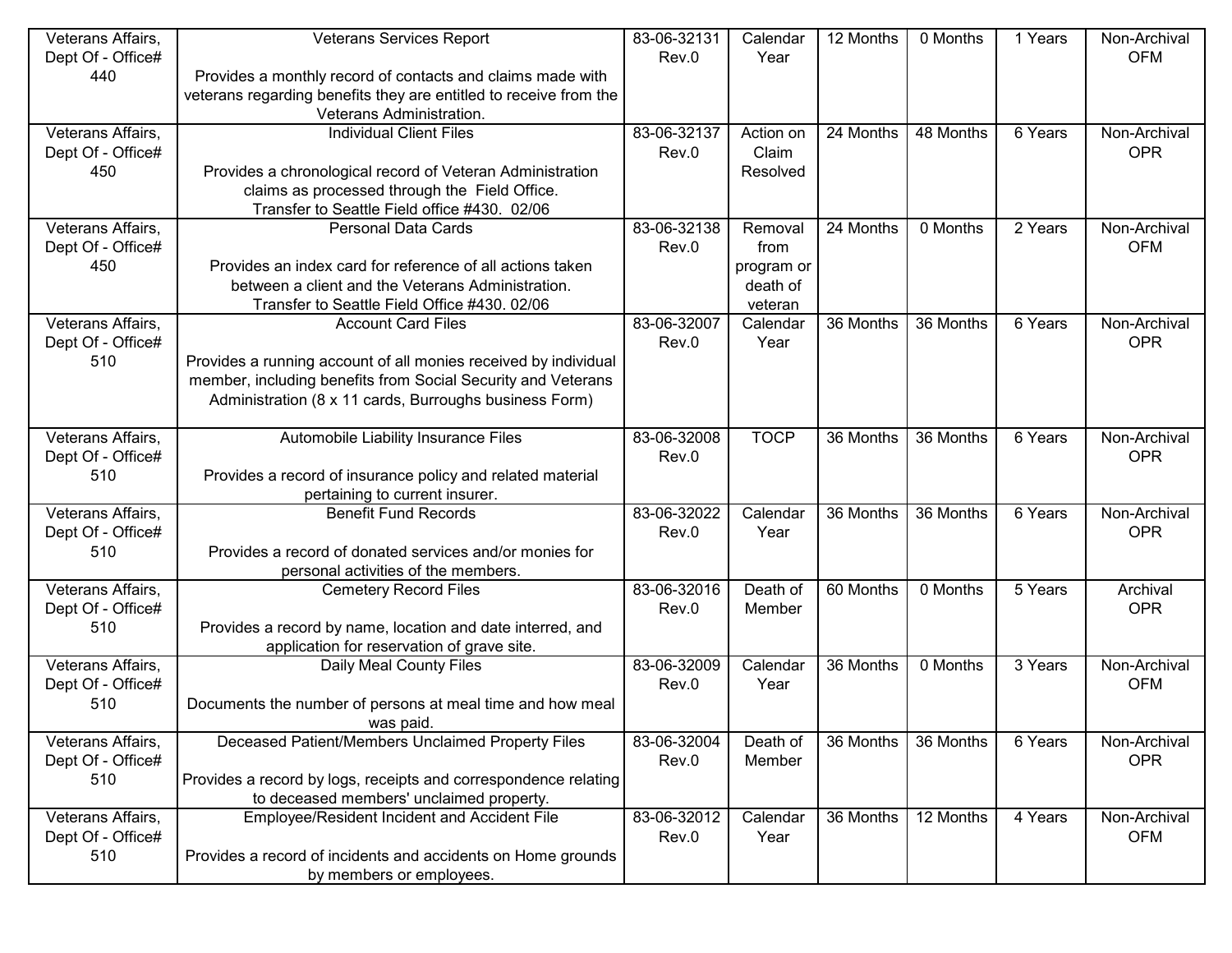| Veterans Affairs, | <b>Evaluation Questionnaires</b>                                   | 83-06-32006 | Calendars   | 36 Months | 12 Months | 4 Years | Non-Archival |
|-------------------|--------------------------------------------------------------------|-------------|-------------|-----------|-----------|---------|--------------|
| Dept Of - Office# |                                                                    | Rev.0       | Year        |           |           |         | <b>OFM</b>   |
| 510               | Provides a tabulation of each member's evaluation documenting      |             |             |           |           |         |              |
|                   | his or her treatment at the Home.                                  |             |             |           |           |         |              |
| Veterans Affairs, | <b>Local Donation Files</b>                                        | 83-06-32013 | Calendar    | 36 Months | 12 Months | 4 Years | Non-Archival |
| Dept Of - Office# |                                                                    | Rev.0       | Year        |           |           |         | <b>OFM</b>   |
| 510               | Provides a record of items donated by individuals or               |             |             |           |           |         |              |
|                   | organizations, and letters of appreciation.                        |             |             |           |           |         |              |
| Veterans Affairs, | Medical and Legal Services Contracts                               | 83-06-32018 | Termination | 36 Months | 36 Months | 6 Years | Non-Archival |
| Dept Of - Office# |                                                                    | Rev.0       | of Contract |           |           |         | <b>OPR</b>   |
| 510               | Documents contractual agreements between various medical           |             |             |           |           |         |              |
|                   | and legal services which benefit the residents of the Home; i. e., |             |             |           |           |         |              |
|                   | dietician, podiatrist, physical therapist, etc.                    |             |             |           |           |         |              |
| Veterans Affairs, | <b>Member Council Files</b>                                        | 83-06-31994 | Calendar    | 36 Months | 36 Months | 6 Years | Archival     |
| Dept Of - Office# |                                                                    | Rev.0       | Year        |           |           |         | <b>OPR</b>   |
| 510               | Provides a record of minutes of Member Council meetings            |             |             |           |           |         |              |
|                   | authorizing expenditures from Benefits and Revolving Funds.        |             |             |           |           |         |              |
|                   |                                                                    |             |             |           |           |         |              |
|                   |                                                                    |             |             |           |           |         |              |
| Veterans Affairs, | Member Locator and/or Register Files                               | 83-06-32017 | Removal     | 60 Months | 0 Months  | 5 Years | Archival     |
| Dept Of - Office# |                                                                    | Rev.0       | from        |           |           |         | <b>OFM</b>   |
| 510               | Provides an alphabetical card file record of present/former        |             | Program or  |           |           |         |              |
|                   | members containing member data; records member's name              |             | Death of    |           |           |         |              |
|                   | and number assigned.                                               |             | Vteran      |           |           |         |              |
| Veterans Affairs, | Member Sign Out Files                                              | 83-06-32014 | Calendar    | 24 Months | 0 Months  | 2 Years | Non-Archival |
| Dept Of - Office# |                                                                    | Rev.0       | Year        |           |           |         | <b>OFM</b>   |
| 510               | Provides a record of member's destination when leaving the         |             |             |           |           |         |              |
|                   | grounds and time of return.                                        |             |             |           |           |         |              |
| Veterans Affairs, | Monthly Report of Out-patient Services                             | 83-06-32003 | Calendar    | 24 Months | 0 Months  | 2 Years | Non-Archival |
| Dept Of - Office# |                                                                    | Rev.0       | Year        |           |           |         | <b>OFM</b>   |
| 510               | Provides a record of total outpatient services tendered by         |             |             |           |           |         |              |
|                   | physical therapy, physical therapy, [sic] physician, occupational  |             |             |           |           |         |              |
|                   | therapy, podiatory/audiology care and nursing service.             |             |             |           |           |         |              |
|                   |                                                                    |             |             |           |           |         |              |
| Veterans Affairs, | Morning Report File                                                | 83-06-32015 | Calendar    | 24 Months | 0 Months  | 2 Years | Non-Archival |
| Dept Of - Office# |                                                                    | Rev.0       | Year        |           |           |         | <b>OFM</b>   |
| 510               | Provides a record of the number of members present, absent by      |             |             |           |           |         |              |
|                   | location, total membership, and verification of memberss           |             |             |           |           |         |              |
|                   | physical presence.                                                 |             |             |           |           |         |              |
| Veterans Affairs, | Notice of Violation of Rules                                       | 83-06-32011 | Calendar    | 36 Months | 12 Months | 4 Years | Non-Archival |
| Dept Of - Office# |                                                                    | Rev.0       | Year        |           |           |         | <b>OFM</b>   |
| 510               | Provides a record of violation of rules and disciplinary action    |             |             |           |           |         |              |
|                   | taken within the Home.                                             |             |             |           |           |         |              |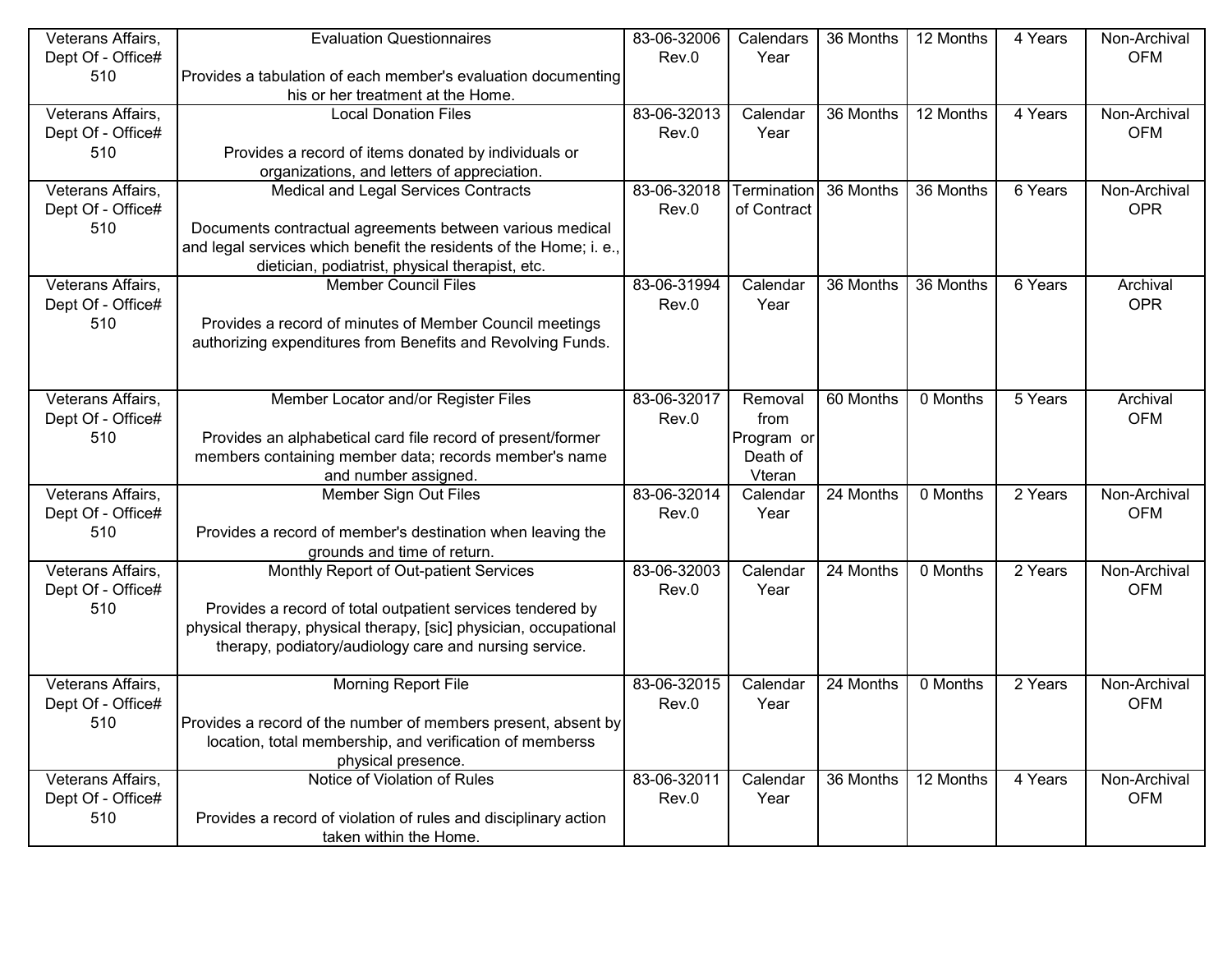| Veterans Affairs, | Patient-Member Record Folder Files                                  | 83-06-32002 | Removal    | 48 Months | 24 Months | 6 Years | Archival     |
|-------------------|---------------------------------------------------------------------|-------------|------------|-----------|-----------|---------|--------------|
| Dept Of - Office# |                                                                     | Rev.0       | from       |           |           |         | <b>OPR</b>   |
| 510               | Provides a record of approved application for admmision to the      |             | Program or |           |           |         |              |
|                   | Home. See paper copy for complete description.                      |             | Death of   |           |           |         |              |
|                   |                                                                     |             | Veteran    |           |           |         |              |
| Veterans Affairs, | Patient/Member Personal Fund                                        | 83-06-32023 | Calendar   | 36 Months | 36 Months | 6 Years | Non-Archival |
| Dept Of - Office# |                                                                     | Rev.0       | Year       |           |           |         | <b>OPR</b>   |
| 510               | Provides a record of individual members' current financial          |             |            |           |           |         |              |
|                   | status.                                                             |             |            |           |           |         |              |
| Veterans Affairs, | Post Exchange Fund                                                  | 83-06-32020 | Calendar   | 36 Months | 36 Months | 6 Years | Non-Archival |
| Dept Of - Office# |                                                                     | Rev.0       | Year       |           |           |         | <b>OPR</b>   |
| 510               | Provides a record of funds used for operation of the Post           |             |            |           |           |         |              |
|                   | Exchange                                                            |             |            |           |           |         |              |
| Veterans Affairs, | <b>Rejected Applications File</b>                                   | 83-06-32001 | Calendar   | 36 Months | 0 Months  | 3 Years | Non-Archival |
| Dept Of - Office# |                                                                     | Rev.0       | Year       |           |           |         | <b>OFM</b>   |
| 510               | Provides a record of application for admission to the Home that     |             |            |           |           |         |              |
|                   | are disapproved and relater correspondence.                         |             |            |           |           |         |              |
| Veterans Affairs, | <b>Revolving Fund Contracts</b>                                     | 83-06-32019 | Calendar   | 36 Months | 36 Months | 6 Years | Non-Archival |
| Dept Of - Office# |                                                                     | Rev.0       | Year       |           |           |         | <b>OPR</b>   |
| 510               | Provides a record of members' excess income turned over to          |             |            |           |           |         |              |
|                   | the Home; monies are used for operational expenses, i.e.,           |             |            |           |           |         |              |
|                   | transportation, recreation, etc.                                    |             |            |           |           |         |              |
| Veterans Affairs, | <b>Transmittal Fund Records</b>                                     | 83-06-32021 | Calendar   | 36 Months | 36 Months | 6 Years | Non-Archival |
| Dept Of - Office# |                                                                     | Rev.0       | Year       |           |           |         | <b>OPR</b>   |
| 510               | Provides a record of federal monies which are pass through          |             |            |           |           |         |              |
|                   | funds to the State Treasurer                                        |             |            |           |           |         |              |
| Veterans Affairs, | Veterans Administration Report Files-                               | 83-06-31999 | Calendar   | 36 Months | 0 Months  | 3 Years | Non-Archival |
| Dept Of - Office# |                                                                     | Rev.0       | Year       |           |           |         | <b>OFM</b>   |
| 510               | Statistical information pertaining to members; notification of type |             |            |           |           |         |              |
|                   | of care authorized for member.                                      |             |            |           |           |         |              |
|                   |                                                                     |             |            |           |           |         |              |
| Veterans Affairs, | <b>Controlled Drug Files</b>                                        | 83-06-31989 | Calendar   | 36 Months | 36 Months | 6 Years | Non-Archival |
| Dept Of - Office# |                                                                     | Rev.0       | Year       |           |           |         | <b>OPR</b>   |
| 540               | Provides a record of receipts for drugs, record of drugs on hand    |             |            |           |           |         |              |
|                   | and record of those administered.                                   |             |            |           |           |         |              |
|                   |                                                                     |             |            |           |           |         |              |
| Veterans Affairs, | Monthly Reports of Nursing Care Facility Resident Files             | 83-06-31986 | Calendar   | 48 Months | 0 Months  | 4 Years | Non-Archival |
| Dept Of - Office# |                                                                     | Rev.0       | Year       |           |           |         | <b>OFM</b>   |
| 540               | Provides a record of monthly statistics: admissions, discharges,    |             |            |           |           |         |              |
|                   | deaths, discharge patient days, inpatient day care, average daily   |             |            |           |           |         |              |
|                   | census, percentage of occupancy, average length of stay and         |             |            |           |           |         |              |
|                   | gross death rate. Records deaths by name, date and diagnosis;       |             |            |           |           |         |              |
|                   | census worksheet for the month.                                     |             |            |           |           |         |              |
|                   |                                                                     |             |            |           |           |         |              |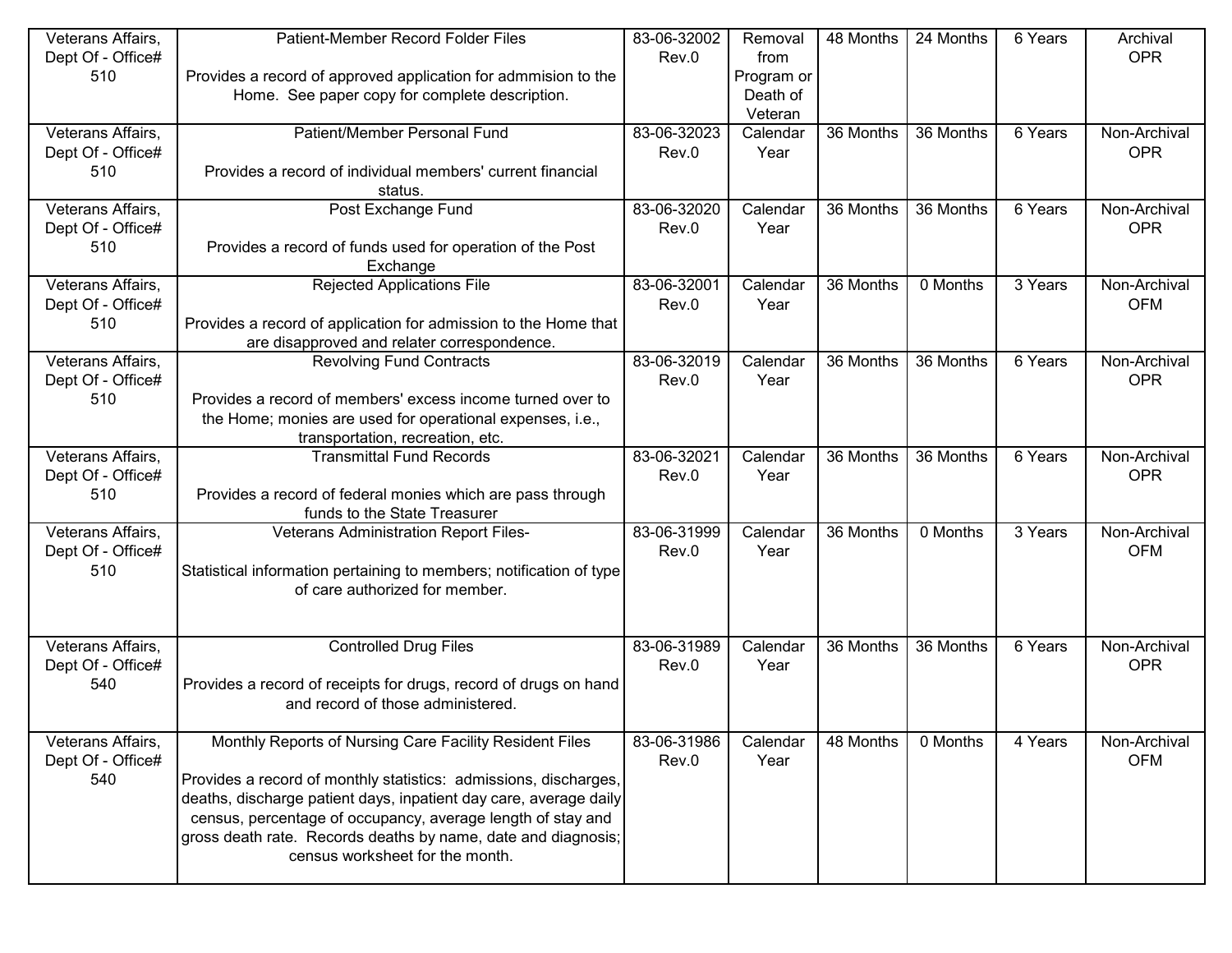| Veterans Affairs,                      | Monthly Reports of Outpatient Services Files                                                                             | 83-06-31987 | Calendar    | 48 Months | 0 Months  | 4 Years  | Non-Archival               |
|----------------------------------------|--------------------------------------------------------------------------------------------------------------------------|-------------|-------------|-----------|-----------|----------|----------------------------|
| Dept Of - Office#                      |                                                                                                                          | Rev.0       | Year        |           |           |          | <b>OFM</b>                 |
| 540                                    | Provides a record of monthly statistics of total outpatient                                                              |             |             |           |           |          |                            |
|                                        | services rendered by physical therapy, physician, occupational<br>therapy, podiatry/audiology care and nursing services. |             |             |           |           |          |                            |
|                                        |                                                                                                                          |             |             |           |           |          |                            |
| Veterans Affairs,                      | <b>Occupational Therapy Files</b>                                                                                        | 83-06-31988 | When        | 60 Months | 60 Months | 10 Years | Non-Archival               |
| Dept Of - Office#                      |                                                                                                                          | Rev.0       | deceased,   |           |           |          | <b>OFM</b>                 |
| 540                                    | Documents member progress assistance outline, attendance                                                                 |             | transferred |           |           |          |                            |
|                                        | record, initial check list and relative programs.                                                                        |             | or          |           |           |          |                            |
|                                        |                                                                                                                          |             | discharged  |           |           |          |                            |
| Veterans Affairs,                      | <b>Prescription Files</b>                                                                                                | 83-06-31990 | Calendar    | 36 Months | 36 Months | 6 Years  | Non-Archival               |
| Dept Of - Office#                      |                                                                                                                          | Rev.0       | Year        |           |           |          | <b>OPR</b>                 |
| 540                                    | Provides a record of medication issued.                                                                                  |             |             |           |           |          |                            |
| Veterans Affairs,                      | Automobile Insurance Liability Files                                                                                     | 83-06-32164 | <b>TOCP</b> | 36 Months | 36 Months | 6 Years  | Non-Archival               |
| Dept Of - Office#                      |                                                                                                                          | Rev.0       |             |           |           |          | <b>OPR</b>                 |
| 610                                    | Provides a record of insurance policy and related materials                                                              |             |             |           |           |          |                            |
|                                        | pertaining to current insurer.                                                                                           | 83-06-32172 | Death of    | 72 Months | 0 Months  | 6 Years  |                            |
| Veterans Affairs,<br>Dept Of - Office# | <b>Cemetery Record Files</b>                                                                                             | Rev.0       | Member      |           |           |          | Non-Archival<br><b>OPR</b> |
| 610                                    | Provides a record by name, location and date interred, and                                                               |             |             |           |           |          |                            |
|                                        | application for reservation of grave site.                                                                               |             |             |           |           |          |                            |
|                                        | Daily Meal Count Files                                                                                                   | 83-06-32166 | Calendar    | 36 Months | 0 Months  | 3 Years  | Non-Archival               |
|                                        |                                                                                                                          |             |             |           |           |          |                            |
| Veterans Affairs,                      |                                                                                                                          |             |             |           |           |          |                            |
| Dept Of - Office#                      |                                                                                                                          | Rev.0       | Year        |           |           |          | <b>OFM</b>                 |
| 610                                    | Documents the number of persons at meal time and how the<br>meal was paid.                                               |             |             |           |           |          |                            |
| Veterans Affairs,                      | Employee/Resident Incident and Accident Files                                                                            | 83-06-32168 | Calendar    | 36 Months | 12 Months | 4 Years  | Non-Archival               |
| Dept Of - Office#                      |                                                                                                                          | Rev.0       | Year        |           |           |          | <b>OFM</b>                 |
| 610                                    | Provides a record of incidents and accidents on Home grounds                                                             |             |             |           |           |          |                            |
|                                        | by members and employees.                                                                                                |             |             |           |           |          |                            |
| Veterans Affairs,                      | <b>Evaluation Questionnaires</b>                                                                                         | 83-06-32162 | Calendar    | 36 Months | 12 Months | 4 Years  | Non-Archival               |
| Dept Of - Office#                      |                                                                                                                          | Rev.0       | Year        |           |           |          | <b>OFM</b>                 |
| 610                                    | Provides a tabulation of each member's evalution documenting                                                             |             |             |           |           |          |                            |
|                                        | their [sic] treatment at the Home.                                                                                       |             |             |           |           |          |                            |
| Veterans Affairs,                      | <b>Local Donation Files</b>                                                                                              | 83-06-32169 | Calendar    | 36 Months | 12 Months | 4 Years  | Non-Archival               |
| Dept Of - Office#                      |                                                                                                                          | Rev.0       | Year        |           |           |          | <b>OFM</b>                 |
| 610                                    | Provides a record of items donated by individuals or                                                                     |             |             |           |           |          |                            |
|                                        | organizations, and letters of appreciation.                                                                              |             |             |           |           |          |                            |
| Veterans Affairs,                      | Medical, Utilities and Legal Services Contracts                                                                          | 83-06-32174 | Termination | 36 Months | 36 Months | 6 Years  | Non-Archival               |
| Dept Of - Office#                      |                                                                                                                          | Rev.0       | of          |           |           |          | <b>OPR</b>                 |
| 610                                    | Documents contractual agreements between various medical,                                                                |             | Contracts   |           |           |          |                            |
|                                        | utilities and legal services which benefit the residents of the                                                          |             |             |           |           |          |                            |
|                                        | Home; i.e., dietician, podiatrist, physical therapist, etc.                                                              |             |             |           |           |          |                            |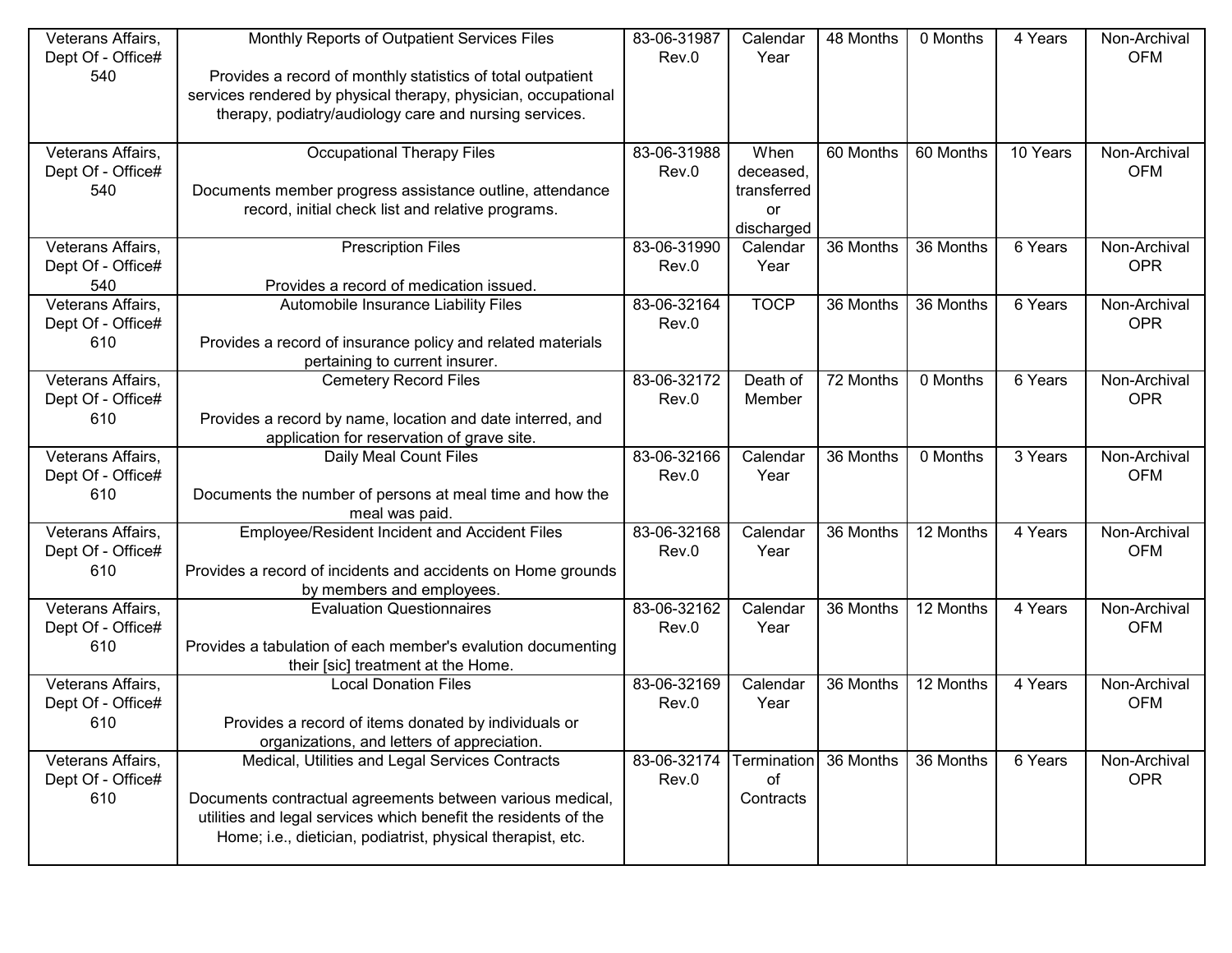| Veterans Affairs,                      | <b>Medicare Files</b>                                                                                                           | 83-06-32161 | Removal    | 36 Months | 84 Months | 10 Years                     | Non-Archival |
|----------------------------------------|---------------------------------------------------------------------------------------------------------------------------------|-------------|------------|-----------|-----------|------------------------------|--------------|
| Dept Of - Office#                      |                                                                                                                                 | Rev.1       | from       |           |           |                              | <b>OPR</b>   |
| 610                                    | Provides a record of, and request for, medciare-medical                                                                         |             | program or |           |           |                              |              |
|                                        | insurance benefits with supporting documents.                                                                                   |             | death of   |           |           |                              |              |
|                                        | REV 1: Increase retention from 36/36/6 to 36/84/10 - 03/10/10                                                                   |             | veteran    |           |           |                              |              |
|                                        | approved 04/04/10                                                                                                               |             |            |           |           |                              |              |
| Veterans Affairs,                      | Member Locator and/or Register Files                                                                                            | 83-06-32173 | Removal    | 60 Months | 0 Months  | 5 Years                      | Archival     |
| Dept Of - Office#                      |                                                                                                                                 | Rev.0       | from       |           |           |                              | <b>OFM</b>   |
| 610                                    | Provides an alphabetical card file record of present/former                                                                     |             | program or |           |           |                              |              |
|                                        | members containing member data; records members [sic]                                                                           |             | death of   |           |           |                              |              |
|                                        | name and number assigned.                                                                                                       |             | member     |           |           |                              |              |
| Veterans Affairs,                      | Member Sign Out Files                                                                                                           | 83-06-32170 | Calendar   | 24 Months | 0 Months  | $\overline{2 \text{ Years}}$ | Non-Archival |
| Dept Of - Office#                      |                                                                                                                                 | Rev.0       | Year       |           |           |                              | <b>OFM</b>   |
| 610                                    | Provides a record of member's destination when leaving the                                                                      |             |            |           |           |                              |              |
|                                        | grounds and time of return.                                                                                                     |             |            |           |           |                              |              |
| Veterans Affairs,                      | Monthly Report of Out-patient Services                                                                                          | 83-06-32159 | Calendar   | 24 Months | 0 Months  | 2 Years                      | Non-Archival |
| Dept Of - Office#                      |                                                                                                                                 | Rev.0       | Year       |           |           |                              | <b>OFM</b>   |
| 610                                    | Provides a record of total outpatient services rendered by                                                                      |             |            |           |           |                              |              |
|                                        | physical therapy, physical therapy [sic], physician, occupational                                                               |             |            |           |           |                              |              |
|                                        | therapy, podiatry/audiology care and nursing service.                                                                           |             |            |           |           |                              |              |
|                                        |                                                                                                                                 |             |            |           |           |                              |              |
| Veterans Affairs,                      | Notice of Violation of Rules                                                                                                    | 83-06-32167 | Calendar   | 36 Months | 12 Months | 4 Years                      | Non-Archival |
| Dept Of - Office#                      |                                                                                                                                 | Rev.0       | Year       |           |           |                              | <b>OFM</b>   |
| 610                                    | Provides a record of violation of rules and disciplinary action                                                                 |             |            |           |           |                              |              |
|                                        | taken within the Home.                                                                                                          | 83-06-32163 | Calendar   | 36 Months | 36 Months | 6 Years                      | Non-Archival |
| Veterans Affairs,<br>Dept Of - Office# | Patient-Member Account Card Files                                                                                               |             |            |           |           |                              | <b>OPR</b>   |
| 610                                    |                                                                                                                                 | Rev.0       | Year       |           |           |                              |              |
|                                        | Provides a running account of all monies received by individual<br>member, including benefits from Social Security and Veterans |             |            |           |           |                              |              |
|                                        | Administration (8x11 card, Burroughs Business Form)                                                                             |             |            |           |           |                              |              |
|                                        |                                                                                                                                 |             |            |           |           |                              |              |
| Veterans Affairs,                      | Patient-Member Record Folder Files                                                                                              | 83-06-32158 | Removal    | 48 Months | 24 Months | 6 Years                      | Archival     |
| Dept Of - Office#                      |                                                                                                                                 | Rev.0       | from       |           |           |                              | <b>OPR</b>   |
| 610                                    | Provides a record of approved application for admission to the                                                                  |             | program or |           |           |                              |              |
|                                        | Home. See paper copy for complete description.                                                                                  |             | death of   |           |           |                              |              |
|                                        |                                                                                                                                 |             | veteran    |           |           |                              |              |
| Veterans Affairs,                      | <b>Population Report Files</b>                                                                                                  | 83-06-32171 | Calendar   | 24 Months | 0 Months  | 2 Years                      | Archival     |
| Dept Of - Office#                      |                                                                                                                                 | Rev.0       | Year       |           |           |                              | <b>OFM</b>   |
| 610                                    | Provides a record of the number of members present, absent by                                                                   |             |            |           |           |                              |              |
|                                        | location, total membership, and verification of members [sic]                                                                   |             |            |           |           |                              |              |
|                                        | physical presence.                                                                                                              |             |            |           |           |                              |              |
| Veterans Affairs,                      | <b>Rejected Applications File</b>                                                                                               | 83-06-32157 | Calendar   | 36 Months | 0 Months  | 3 Years                      | Non-Archival |
| Dept Of - Office#                      |                                                                                                                                 | Rev.0       | Year       |           |           |                              | <b>OFM</b>   |
| 610                                    | Provides a record of applications for admission to the Home that                                                                |             |            |           |           |                              |              |
|                                        | are disapproved and related correspondence.                                                                                     |             |            |           |           |                              |              |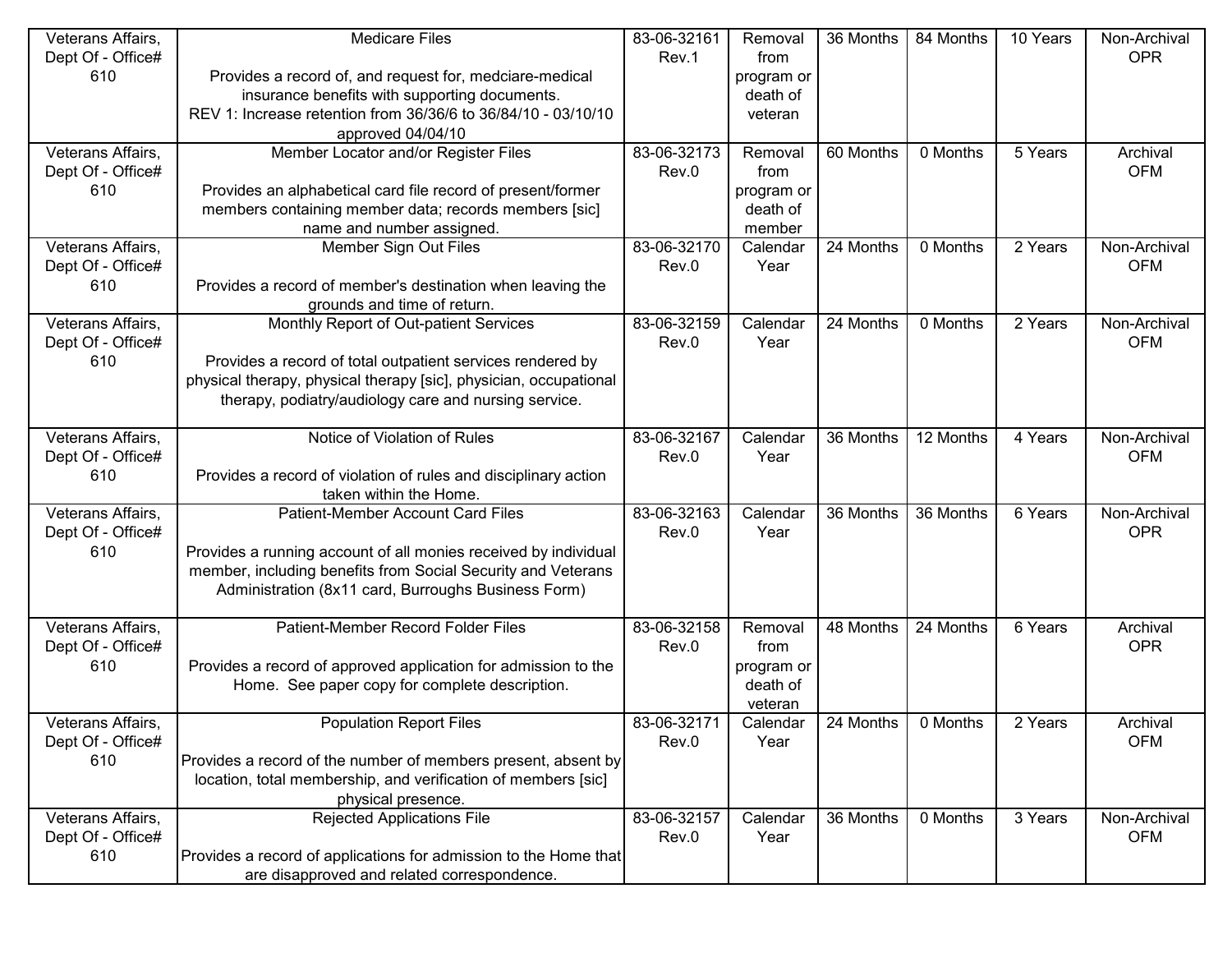| Veterans Affairs, | <b>Unclaimed Property Files</b>                                     | 83-06-32160 | Death of    | 36 Months | 36 Months | 6 Years  | Non-Archival |
|-------------------|---------------------------------------------------------------------|-------------|-------------|-----------|-----------|----------|--------------|
| Dept Of - Office# |                                                                     | Rev.0       | member      |           |           |          | <b>OPR</b>   |
| 610               | Provides a record by logs, receipts and correspondence relating     |             |             |           |           |          |              |
|                   | to deceased members' unclaimed property.                            |             |             |           |           |          |              |
| Veterans Affairs, | <b>Vehicle Registration Records</b>                                 | 83-06-32165 | Calendar    | 36 Months | 36 Months | 6 Years  | Non-Archival |
| Dept Of - Office# |                                                                     | Rev.0       | Year        |           |           |          | <b>OPR</b>   |
| 610               | Provides a record of the title[s] and purchase information for      |             |             |           |           |          |              |
|                   | vehicles located at the Home.                                       |             |             |           |           |          |              |
| Veterans Affairs, | Veterans' Administration Correspondence                             | 83-06-32150 | Calendar    | 36 Months | 12 Months | 4 Years  | Archival     |
| Dept Of - Office# |                                                                     | Rev.0       | Year        |           |           |          | <b>OFM</b>   |
| 610               | Provides documentation of correspondenceto and from the             |             |             |           |           |          |              |
|                   | Veterans Administration pertaining to the operation of the Home     |             |             |           |           |          |              |
|                   | and how it relates to the Agency.                                   |             |             |           |           |          |              |
| Veterans Affairs, | Veterans' Administration Report Files                               | 83-06-32156 | Calendar    | 36 Months | 0 Months  | 3 Years  | Non-Archival |
| Dept Of - Office# |                                                                     | Rev.0       | Year        |           |           |          | <b>OFM</b>   |
| 610               | Statistical information pertaining to members; notification of type |             |             |           |           |          |              |
|                   | of care authorized for member.                                      |             |             |           |           |          |              |
|                   | Replaced with GS 09009. 02/06                                       |             |             |           |           |          |              |
| Veterans Affairs, | <b>Controlled Drug Files</b>                                        | 83-06-32052 | Calendar    | 36 Months | 36 Months | 6 Years  | Non-Archival |
| Dept Of - Office# |                                                                     | Rev.0       | Year        |           |           |          | <b>OPR</b>   |
| 640               | Provides a record of receipts for drugs, record of drugs on hand    |             |             |           |           |          |              |
|                   | and record of those administered.                                   |             |             |           |           |          |              |
| Veterans Affairs, | Monthly Reports of Nursing Care Facility Resident Files             | 83-06-32049 | Calendar    | 48 Months | 0 Months  | 4 Years  | Non-Archival |
| Dept Of - Office# |                                                                     | Rev.0       | Year        |           |           |          | <b>OFM</b>   |
| 640               | Provides a record of monthly statistics; admissions, discharges,    |             |             |           |           |          |              |
|                   | deaths, discharge patient days, inpatient day care, average daily   |             |             |           |           |          |              |
|                   | census, percentage of occupancy, average length of stay and         |             |             |           |           |          |              |
|                   | gross death date. Records deaths by name, date and                  |             |             |           |           |          |              |
|                   | diagnosis; census worksheets for the month.                         |             |             |           |           |          |              |
|                   |                                                                     |             |             |           |           |          |              |
|                   |                                                                     |             |             |           |           |          |              |
| Veterans Affairs, | Monthly Reports of Outpatient Services File                         | 83-06-32050 | Calendar    | 48 Months | 0 Months  | 4 Years  | Non-Archival |
| Dept Of - Office# |                                                                     | Rev.0       | Year        |           |           |          | <b>OFM</b>   |
| 640               | Provides a record of monthly statistics of total outpatient         |             |             |           |           |          |              |
|                   | services rendered by physical therapy, physician, occupational      |             |             |           |           |          |              |
|                   | therapy, podiatry/audiology care and nursing services.              |             |             |           |           |          |              |
|                   |                                                                     |             |             |           |           |          |              |
| Veterans Affairs, | <b>Occupational Therapy Files</b>                                   | 83-06-32051 | when        | 60 Months | 60 Months | 10 Years | Non-Archival |
| Dept Of - Office# |                                                                     | Rev.0       | deceased,   |           |           |          | <b>OFM</b>   |
| 640               | Documents member progress assessment outline, attendance            |             | transferred |           |           |          |              |
|                   | record, initial checklist and related programs.                     |             | or          |           |           |          |              |
|                   |                                                                     |             | discharged  |           |           |          |              |